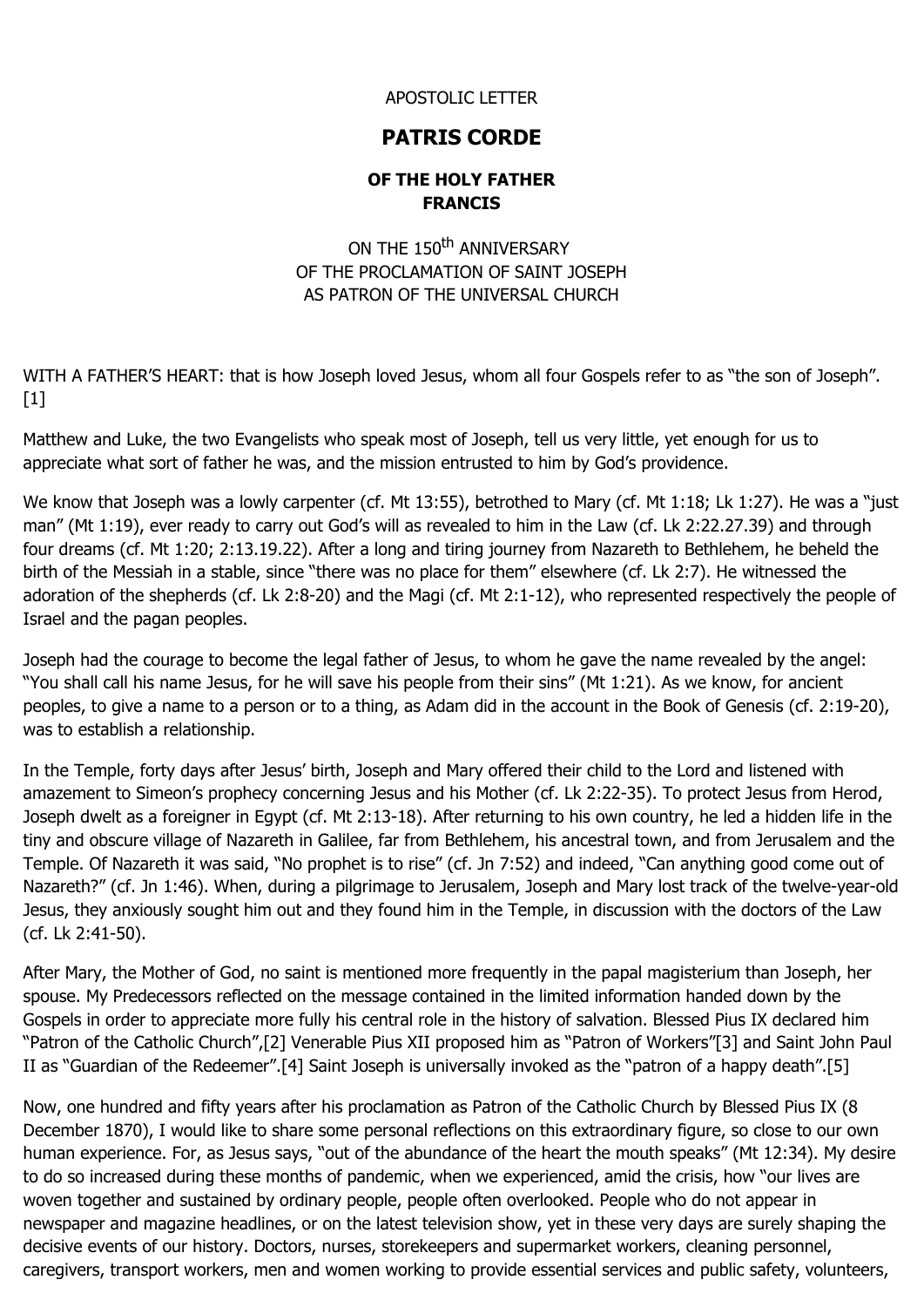<span id="page-1-0"></span>priests, men and women religious, and so very many others. They understood that no one is saved alone… How many people daily exercise patience and offer hope, taking care to spread not panic, but shared responsibility. How many fathers, mothers, grandparents and teachers are showing our children, in small everyday ways, how to accept and deal with a crisis by adjusting their routines, looking ahead and encouraging the practice of prayer. How many are praying, making sacrifices and interceding for the good of all"[.\[6\]](#page-7-5) Each of us can discover in Joseph – the man who goes unnoticed, a daily, discreet and hidden presence – an intercessor, a support and a guide in times of trouble. Saint Joseph reminds us that those who appear hidden or in the shadows can play an incomparable role in the history of salvation. A word of recognition and of gratitude is due to them all.

# 1. A beloved father

<span id="page-1-1"></span>The greatness of Saint Joseph is that he was the spouse of Mary and the father of Jesus. In this way, he placed himself, in the words of Saint John Chrysostom, "at the service of the entire plan of salvation"[.\[7\]](#page-7-6)

[Saint](http://www.vatican.va/content/paul-vi/en.html) Paul VI pointed out that Joseph concretely expressed his fatherhood "by making his life a sacrificial service to the mystery of the incarnation and its redemptive purpose. He employed his legal authority over the Holy Family to devote himself completely to them in his life and work. He turned his human vocation to domestic love into a superhuman oblation of himself, his heart and all his abilities, a love placed at the service of the Messiah who was growing to maturity in his home".[\[8\]](#page-7-7)

<span id="page-1-2"></span>Thanks to his role in salvation history, Saint Joseph has always been venerated as a father by the Christian people. This is shown by the countless churches dedicated to him worldwide, the numerous religious Institutes, Confraternities and ecclesial groups inspired by his spirituality and bearing his name, and the many traditional expressions of piety in his honour. Innumerable holy men and women were passionately devoted to him. Among them was Teresa of Avila, who chose him as her advocate and intercessor, had frequent recourse to him and received whatever graces she asked of him. Encouraged by her own experience, Teresa persuaded others to cultivate devotion to Joseph[.\[9\]](#page-7-8)

<span id="page-1-4"></span><span id="page-1-3"></span>Every prayer book contains prayers to Saint Joseph. Special prayers are offered to him each Wednesday and especially during the month of March, which is traditionally dedicated to him.[\[10\]](#page-7-9)

Popular trust in Saint Joseph is seen in the expression "Go to Joseph", which evokes the famine in Egypt, when the Egyptians begged Pharaoh for bread. He in turn replied: "Go to Joseph; what he says to you, do" (Gen 41:55). Pharaoh was referring to Joseph the son of Jacob, who was sold into slavery because of the jealousy of his brothers (cf. Gen 37:11-28) and who – according to the biblical account – subsequently became viceroy of Egypt (cf. Gen 41:41-44).

As a descendant of David (cf. Mt 1:16-20), from whose stock Jesus was to spring according to the promise made to David by the prophet Nathan (cf. 2 Sam 7), and as the spouse of Mary of Nazareth, Saint Joseph stands at the crossroads between the Old and New Testaments.

#### 2. A tender and loving father

Joseph saw Jesus grow daily "in wisdom and in years and in divine and human favour" (Lk 2:52). As the Lord had done with Israel, so Joseph did with Jesus: "he taught him to walk, taking him by the hand; he was for him like a father who raises an infant to his cheeks, bending down to him and feeding him" (cf. Hos 11:3-4).

In Joseph, Jesus saw the tender love of God: "As a father has compassion for his children, so the Lord has compassion for those who fear him" (Ps 103:13).

<span id="page-1-5"></span>In the synagogue, during the praying of the Psalms, Joseph would surely have heard again and again that the God of Israel is a God of tender love[,\[11\]](#page-7-10) who is good to all, whose "compassion is over all that he has made" (Ps 145:9).

Thus Saint Paul could say: "To keep me from being too elated, a thorn was given me in the flesh, a messenger of<br> The history of salvation is worked out "in hope against hope" (Rom 4:18), through our weaknesses. All too often, we think that God works only through our better parts, yet most of his plans are realized in and despite our frailty.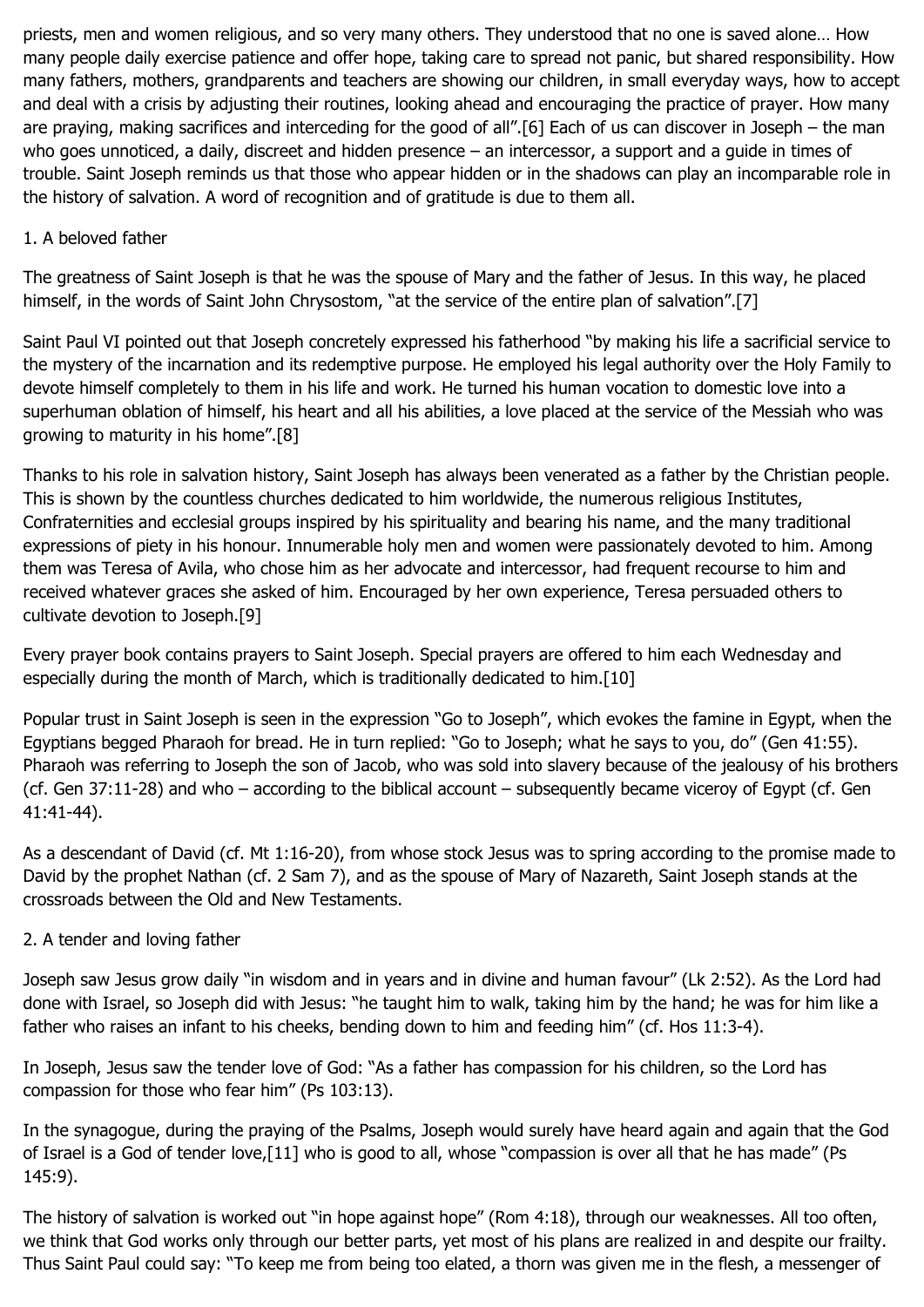Satan to torment me, to keep me from being too elated. Three times I appealed to the Lord about this, that it would leave me, but he said to me: 'My grace is sufficient for you, for power is made perfect in weakness'" (2 Cor 12:7-9).

<span id="page-2-0"></span>Since this is part of the entire economy of salvation, we must learn to look upon our weaknesses with tender mercy.[\[12\]](#page-7-11)

The Evil one makes us see and condemn our frailty, whereas the Spirit brings it to light with tender love. Tenderness is the best way to touch the frailty within us. Pointing fingers and judging others are frequently signs of an inability to accept our own weaknesses, our own frailty. Only tender love will save us from the snares of the accuser (cf. Rev 12:10). That is why it is so important to encounter God's mercy, especially in the Sacrament of Reconciliation, where we experience his truth and tenderness. Paradoxically, the Evil one can also speak the truth to us, yet he does so only to condemn us. We know that God's truth does not condemn, but instead welcomes, embraces, sustains and forgives us. That truth always presents itself to us like the merciful father in Jesus' parable (cf. Lk 15:11-32). It comes out to meet us, restores our dignity, sets us back on our feet and rejoices for us, for, as the father says: "This my son was dead and is alive again; he was lost and is found" (v. 24).

Even through Joseph's fears, God's will, his history and his plan were at work. Joseph, then, teaches us that faith in God includes believing that he can work even through our fears, our frailties and our weaknesses. He also teaches us that amid the tempests of life, we must never be afraid to let the Lord steer our course. At times, we want to be in complete control, yet God always sees the bigger picture.

## 3. An obedient father

As he had done with Mary, God revealed his saving plan to Joseph. He did so by using dreams, which in the Bible and among all ancient peoples, were considered a way for him to make his will known[.\[13\]](#page-7-12)

<span id="page-2-2"></span><span id="page-2-1"></span>Joseph was deeply troubled by Mary's mysterious pregnancy. He did not want to "expose her to public disgrace", [\[14\]](#page-7-13) so he decided to "dismiss her quietly" (Mt 1:19).

In the first dream, an angel helps him resolve his grave dilemma: "Do not be afraid to take Mary as your wife, for the child conceived in her is from the Holy Spirit. She will bear a son, and you are to name him Jesus, for he will save his people from their sins" (Mt 1:20-21). Joseph's response was immediate: "When Joseph awoke from sleep, he did as the angel of the Lord commanded him" (Mt 1:24). Obedience made it possible for him to surmount his difficulties and spare Mary.

In the second dream, the angel tells Joseph: "Get up, take the child and his mother, and flee to Egypt, and remain there until I tell you; for Herod is about to search for the child, to destroy him" (Mt 2:13). Joseph did not hesitate to obey, regardless of the hardship involved: "He got up, took the child and his mother by night, and went to Egypt, and remained there until the death of Herod" (Mt 2:14-15).

In Egypt, Joseph awaited with patient trust the angel's notice that he could safely return home. In a third dream, the angel told him that those who sought to kill the child were dead and ordered him to rise, take the child and his mother, and return to the land of Israel (cf. Mt 2:19-20). Once again, Joseph promptly obeyed. "He got up, took the child and his mother, and went to the land of Israel" (Mt 2:21).

During the return journey, "when Joseph heard that Archelaus was ruling over Judea in place of his father Herod, he was afraid to go there. After being warned in a dream" – now for the fourth time – "he went away to the district of Galilee. There he made his home in a town called Nazareth" (Mt 2:22-23).

<span id="page-2-3"></span>The evangelist Luke, for his part, tells us that Joseph undertook the long and difficult journey from Nazareth to Bethlehem to be registered in his family's town of origin in the census of the Emperor Caesar Augustus. There Jesus was born (cf. Lk 2: 7) and his birth, like that of every other child, was recorded in the registry of the Empire. Saint Luke is especially concerned to tell us that Jesus' parents observed all the prescriptions of the Law: the rites of the circumcision of Jesus, the purification of Mary after childbirth, the offering of the firstborn to God (cf. 2:21-24)[.\[15\]](#page-7-14)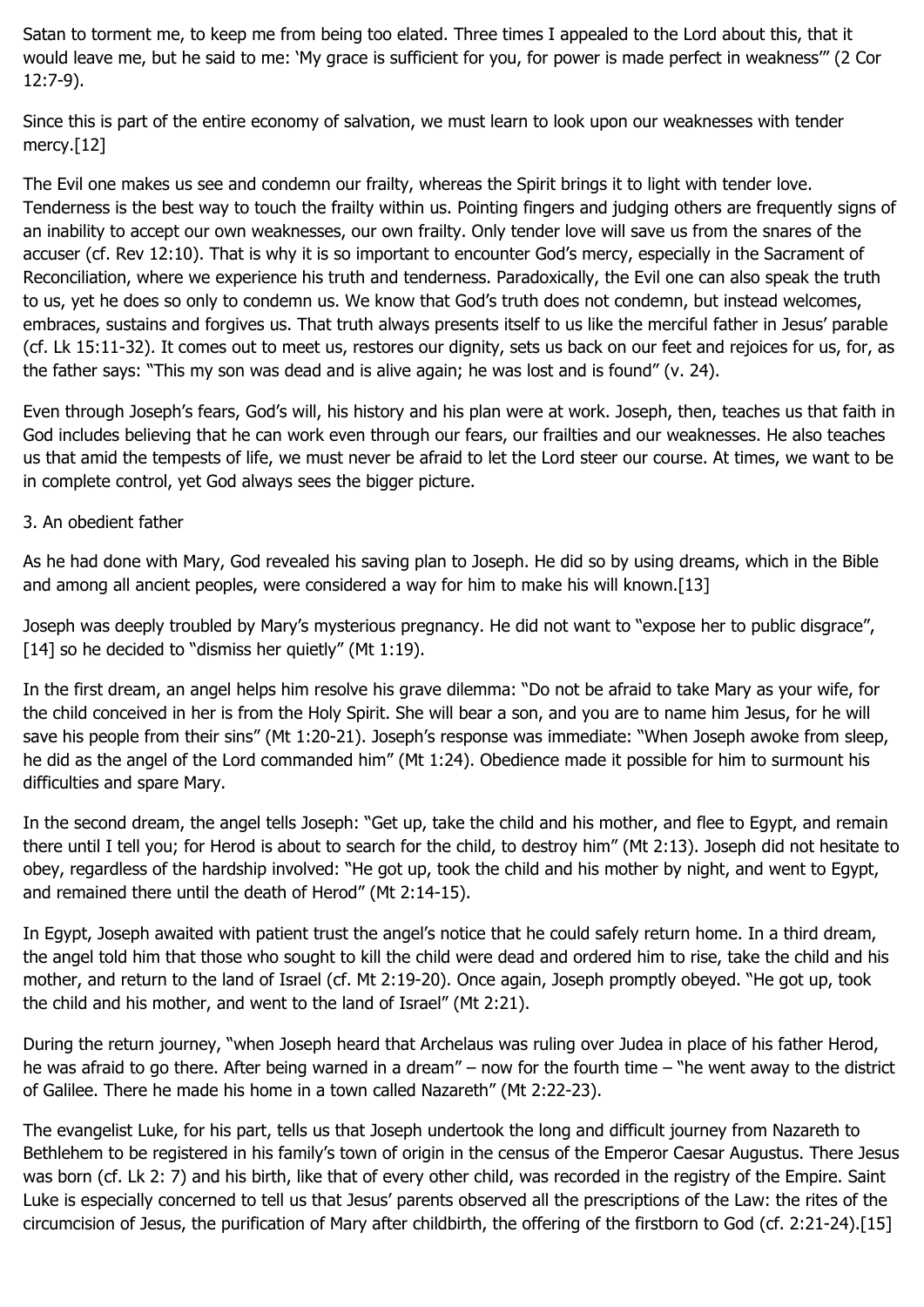In every situation, Joseph declared his own "fiat", like those of Mary at the Annunciation and Jesus in the Garden of Gethsemane.

In his role as the head of a family, Joseph taught Jesus to be obedient to his parents (cf. Lk 2:51), in accordance with God's command (cf. Ex 20:12).

<span id="page-3-0"></span>During the hidden years in Nazareth, Jesus learned at the school of Joseph to do the will of the Father. That will was to be his daily food (cf. Jn 4:34). Even at the most difficult moment of his life, in Gethsemane, Jesus chose to do the Father's will rather than his own,[\[16\]](#page-8-0) becoming "obedient unto death, even death on a cross" (Phil 2:8). The author of the Letter to the Hebrews thus concludes that Jesus "learned obedience through what he suffered" (5:8).

<span id="page-3-1"></span>All this makes it clear that "Saint Joseph was called by God to serve the person and mission of Jesus directly through the exercise of his fatherhood" and that in this way, "he cooperated in the fullness of time in the great mystery of salvation and is truly a minister of salvation.["\[17\]](#page-8-1)

#### 4. An accepting father

Joseph accepted Mary unconditionally. He trusted in the angel's words. "The nobility of Joseph's heart is such that what he learned from the law he made dependent on charity. Today, in our world where psychological, verbal and physical violence towards women is so evident, Joseph appears as the figure of a respectful and sensitive man. Even though he does not understand the bigger picture, he makes a decision to protect Mary's good name, her dignity and her life. In his hesitation about how best to act, God helped him by enlightening his judgment".[\[18\]](#page-8-2)

<span id="page-3-2"></span>Often in life, things happen whose meaning we do not understand. Our first reaction is frequently one of disappointment and rebellion. Joseph set aside his own ideas in order to accept the course of events and, mysterious as they seemed, to embrace them, take responsibility for them and make them part of his own history. Unless we are reconciled with our own history, we will be unable to take a single step forward, for we will always remain hostage to our expectations and the disappointments that follow.

The spiritual path that Joseph traces for us is not one that explains, but accepts. Only as a result of this acceptance, this reconciliation, can we begin to glimpse a broader history, a deeper meaning. We can almost hear an echo of the impassioned reply of Job to his wife, who had urged him to rebel against the evil he endured: "Shall we receive the good at the hand of God, and not receive the bad?" (Job 2:10).

Joseph is certainly not passively resigned, but courageously and firmly proactive. In our own lives, acceptance and welcome can be an expression of the Holy Spirit's gift of fortitude. Only the Lord can give us the strength needed to accept life as it is, with all its contradictions, frustrations and disappointments.

Jesus' appearance in our midst is a gift from the Father, which makes it possible for each of us to be reconciled to the flesh of our own history, even when we fail to understand it completely.

Just as God told Joseph: "Son of David, do not be afraid!" (Mt 1:20), so he seems to tell us: "Do not be afraid!" We need to set aside all anger and disappointment, and to embrace the way things are, even when they do not turn out as we wish. Not with mere resignation but with hope and courage. In this way, we become open to a deeper meaning. Our lives can be miraculously reborn if we find the courage to live them in accordance with the Gospel. It does not matter if everything seems to have gone wrong or some things can no longer be fixed. God can make flowers spring up from stony ground. Even if our heart condemns us, "God is greater than our hearts, and he knows everything" (1 Jn 3:20).

<span id="page-3-3"></span>Here, once again, we encounter that Christian realism which rejects nothing that exists. Reality, in its mysterious and irreducible complexity, is the bearer of existential meaning, with all its lights and shadows. Thus, the Apostle Paul can say: "We know that all things work together for good, for those who love God" (Rom 8:28). To which Saint Augustine adds, "even that which is called evil (etiam illud quod malum dicitur)".[\[19\]](#page-8-3) In this greater perspective, faith gives meaning to every event, however happy or sad.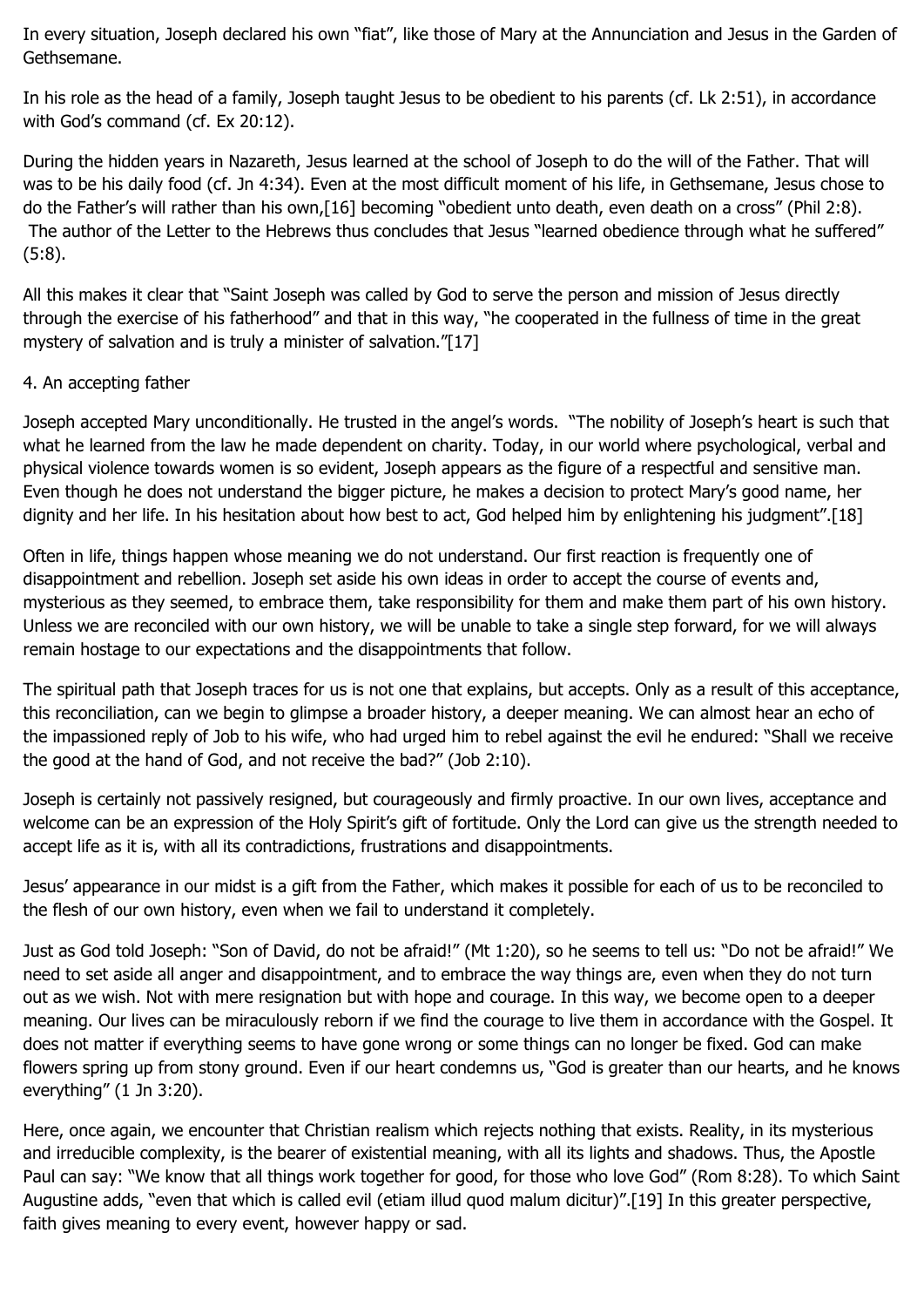Nor should we ever think that believing means finding facile and comforting solutions. The faith Christ taught us is what we see in Saint Joseph. He did not look for shortcuts, but confronted reality with open eyes and accepted personal responsibility for it.

<span id="page-4-0"></span>Joseph's attitude encourages us to accept and welcome others as they are, without exception, and to show special concern for the weak, for God chooses what is weak (cf. 1 Cor 1:27). He is the "Father of orphans and protector of widows" (Ps 68:6), who commands us to love the stranger in our midst.[\[20\]](#page-8-4) I like to think that it was from Saint Joseph that Jesus drew inspiration for the parable of the prodigal son and the merciful father (cf. Lk 15:11-32).

### 5. A creatively courageous father

If the first stage of all true interior healing is to accept our personal history and embrace even the things in life that we did not choose, we must now add another important element: creative courage. This emerges especially in the way we deal with difficulties. In the face of difficulty, we can either give up and walk away, or somehow engage with it. At times, difficulties bring out resources we did not even think we had.

As we read the infancy narratives, we may often wonder why God did not act in a more direct and clear way. Yet God acts through events and people. Joseph was the man chosen by God to guide the beginnings of the history of redemption. He was the true "miracle" by which God saves the child and his mother. God acted by trusting in Joseph's creative courage. Arriving in Bethlehem and finding no lodging where Mary could give birth, Joseph took a stable and, as best he could, turned it into a welcoming home for the Son of God come into the world (cf. Lk 2:6- 7). Faced with imminent danger from Herod, who wanted to kill the child, Joseph was warned once again in a dream to protect the child, and rose in the middle of the night to prepare the flight into Egypt (cf. Mt 2:13-14).

A superficial reading of these stories can often give the impression that the world is at the mercy of the strong and mighty, but the "good news" of the Gospel consists in showing that, for all the arrogance and violence of worldly powers, God always finds a way to carry out his saving plan. So too, our lives may at times seem to be at the mercy of the powerful, but the Gospel shows us what counts. God always finds a way to save us, provided we show the same creative courage as the carpenter of Nazareth, who was able to turn a problem into a possibility by trusting always in divine providence.

If at times God seems not to help us, surely this does not mean that we have been abandoned, but instead are being trusted to plan, to be creative, and to find solutions ourselves.

That kind of creative courage was shown by the friends of the paralytic, who lowered him from the roof in order to bring him to Jesus (cf. Lk 5:17-26). Difficulties did not stand in the way of those friends' boldness and persistence. They were convinced that Jesus could heal the man, and "finding no way to bring him in because of the crowd, they went up on the roof and let him down with his bed through the tiles into the middle of the crowd in front of Jesus. When he saw their faith, he said, 'Friend, your sins are forgiven you'" (vv. 19-20). Jesus recognized the creative faith with which they sought to bring their sick friend to him.

The Gospel does not tell us how long Mary, Joseph and the child remained in Egypt. Yet they certainly needed to eat, to find a home and employment. It does not take much imagination to fill in those details. The Holy Family had to face concrete problems like every other family, like so many of our migrant brothers and sisters who, today too, risk their lives to escape misfortune and hunger. In this regard, I consider Saint Joseph the special patron of all those forced to leave their native lands because of war, hatred, persecution and poverty.

<span id="page-4-1"></span>At the end of every account in which Joseph plays a role, the Gospel tells us that he gets up, takes the child and his mother, and does what God commanded him (cf. Mt 1:24; 2:14.21). Indeed, Jesus and Mary his Mother are the most precious treasure of our faith.[\[21\]](#page-8-5)

In the divine plan of salvation, the Son is inseparable from his Mother, from Mary, who "advanced in her pilgrimage of faith, and faithfully persevered in her union with her Son until she stood at the cross".[\[22\]](#page-8-6)

<span id="page-4-2"></span>of great vulnerability. He needed to be defended, protected, cared for and raised by Joseph. God trusted Joseph, as We should always consider whether we ourselves are protecting Jesus and Mary, for they are also mysteriously entrusted to our own responsibility, care and safekeeping. The Son of the Almighty came into our world in a state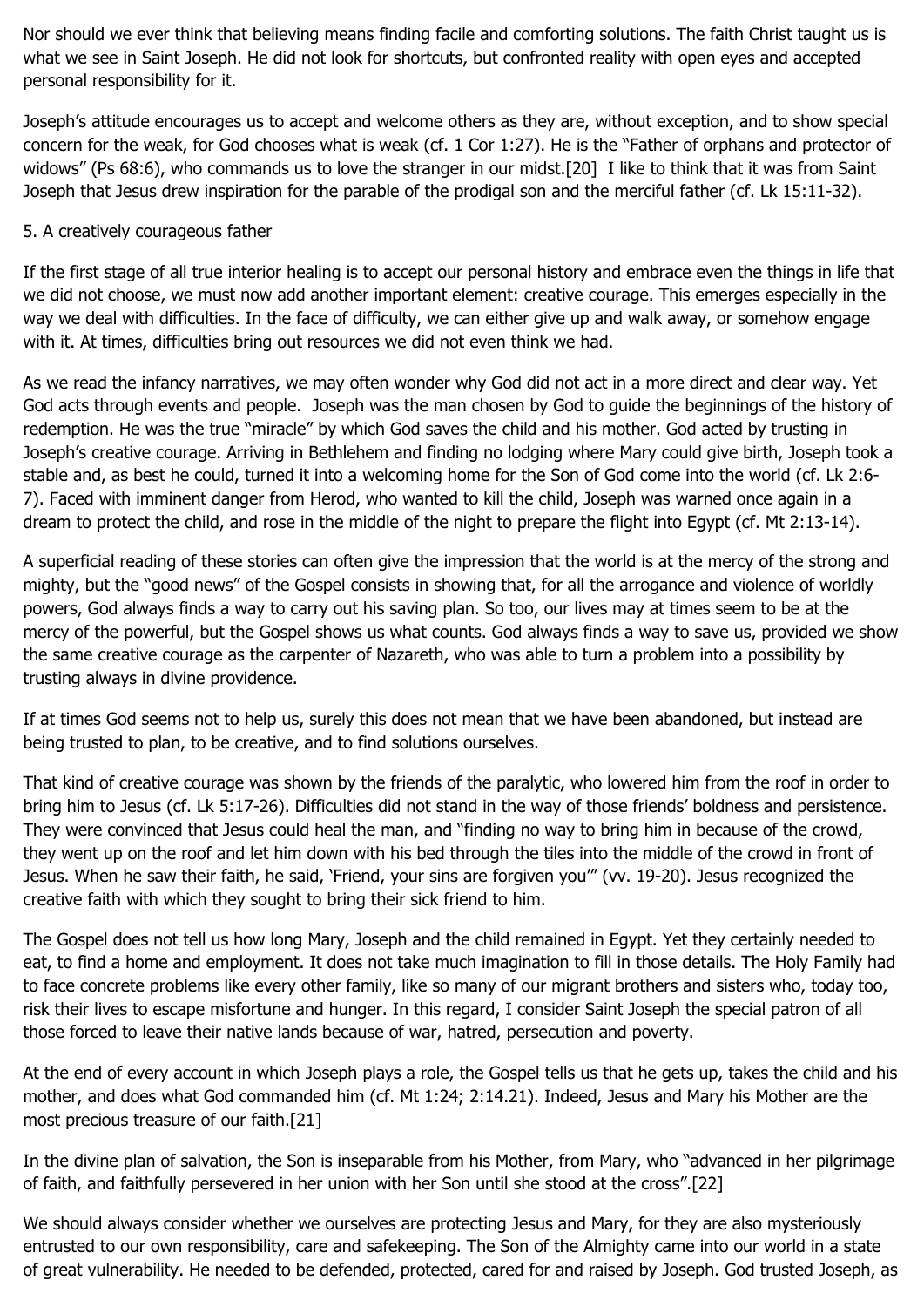did Mary, who found in him someone who would not only save her life, but would always provide for her and her child. In this sense, Saint Joseph could not be other than the Guardian of the Church, for the Church is the continuation of the Body of Christ in history, even as Mary's motherhood is reflected in the motherhood of the Church.[\[23\]](#page-8-7) In his continued protection of the Church, Joseph continues to protect the child and his mother, and we too, by our love for the Church, continue to love the child and his mother.

<span id="page-5-0"></span>That child would go on to say: "As you did it to one of the least of these who are members of my family, you did it to me" (Mt 25:40). Consequently, every poor, needy, suffering or dying person, every stranger, every prisoner, every infirm person is "the child" whom Joseph continues to protect. For this reason, Saint Joseph is invoked as protector of the unfortunate, the needy, exiles, the afflicted, the poor and the dying. Consequently, the Church cannot fail to show a special love for the least of our brothers and sisters, for Jesus showed a particular concern for them and personally identified with them. From Saint Joseph, we must learn that same care and responsibility. We must learn to love the child and his mother, to love the sacraments and charity, to love the Church and the poor. Each of these realities is always the child and his mother.

## 6. A working father

An aspect of Saint Joseph that has been emphasized from the time of the first social Encyclical, [Pope](http://www.vatican.va/content/leo-xiii/en.html) Leo XIII's Rerum [Novarum,](http://www.vatican.va/content/leo-xiii/en/encyclicals/documents/hf_l-xiii_enc_15051891_rerum-novarum.html) is his relation to work. Saint Joseph was a carpenter who earned an honest living to provide for his family. From him, Jesus learned the value, the dignity and the joy of what it means to eat bread that is the fruit of one's own labour.

In our own day, when employment has once more become a burning social issue, and unemployment at times reaches record levels even in nations that for decades have enjoyed a certain degree of prosperity, there is a renewed need to appreciate the importance of dignified work, of which Saint Joseph is an exemplary patron.

Work is a means of participating in the work of salvation, an opportunity to hasten the coming of the Kingdom, to develop our talents and abilities, and to put them at the service of society and fraternal communion. It becomes an opportunity for the fulfilment not only of oneself, but also of that primary cell of society which is the family. A family without work is particularly vulnerable to difficulties, tensions, estrangement and even break-up. How can we speak of human dignity without working to ensure that everyone is able to earn a decent living?

Working persons, whatever their job may be, are cooperating with God himself, and in some way become creators of the world around us. The crisis of our time, which is economic, social, cultural and spiritual, can serve as a summons for all of us to rediscover the value, the importance and necessity of work for bringing about a new "normal" from which no one is excluded. Saint Joseph's work reminds us that God himself, in becoming man, did not disdain work. The loss of employment that affects so many of our brothers and sisters, and has increased as a result of the Covid-19 pandemic, should serve as a summons to review our priorities. Let us implore Saint Joseph the Worker to help us find ways to express our firm conviction that no young person, no person at all, no family should be without work!

#### 7. A father in the shadows

<span id="page-5-1"></span>The Polish writer Jan Dobraczyński, in his book The Shadow of the Father[,\[24\]](#page-8-8) tells the story of Saint Joseph's life in the form of a novel. He uses the evocative image of a shadow to define Joseph. In his relationship to Jesus, Joseph was the earthly shadow of the heavenly Father: he watched over him and protected him, never leaving him to go his own way. We can think of Moses' words to Israel: "In the wilderness… you saw how the Lord your God carried you, just as one carries a child, all the way that you travelled" (Deut 1:31). In a similar way, Joseph acted as a father for his whole life[.\[25\]](#page-8-9)

<span id="page-5-2"></span>Fathers are not born, but made. A man does not become a father simply by bringing a child into the world, but by taking up the responsibility to care for that child. Whenever a man accepts responsibility for the life of another, in some way he becomes a father to that person.

Children today often seem orphans, lacking fathers. The Church too needs fathers. Saint Paul's words to the Corinthians remain timely: "Though you have countless guides in Christ, you do not have many fathers" (1 Cor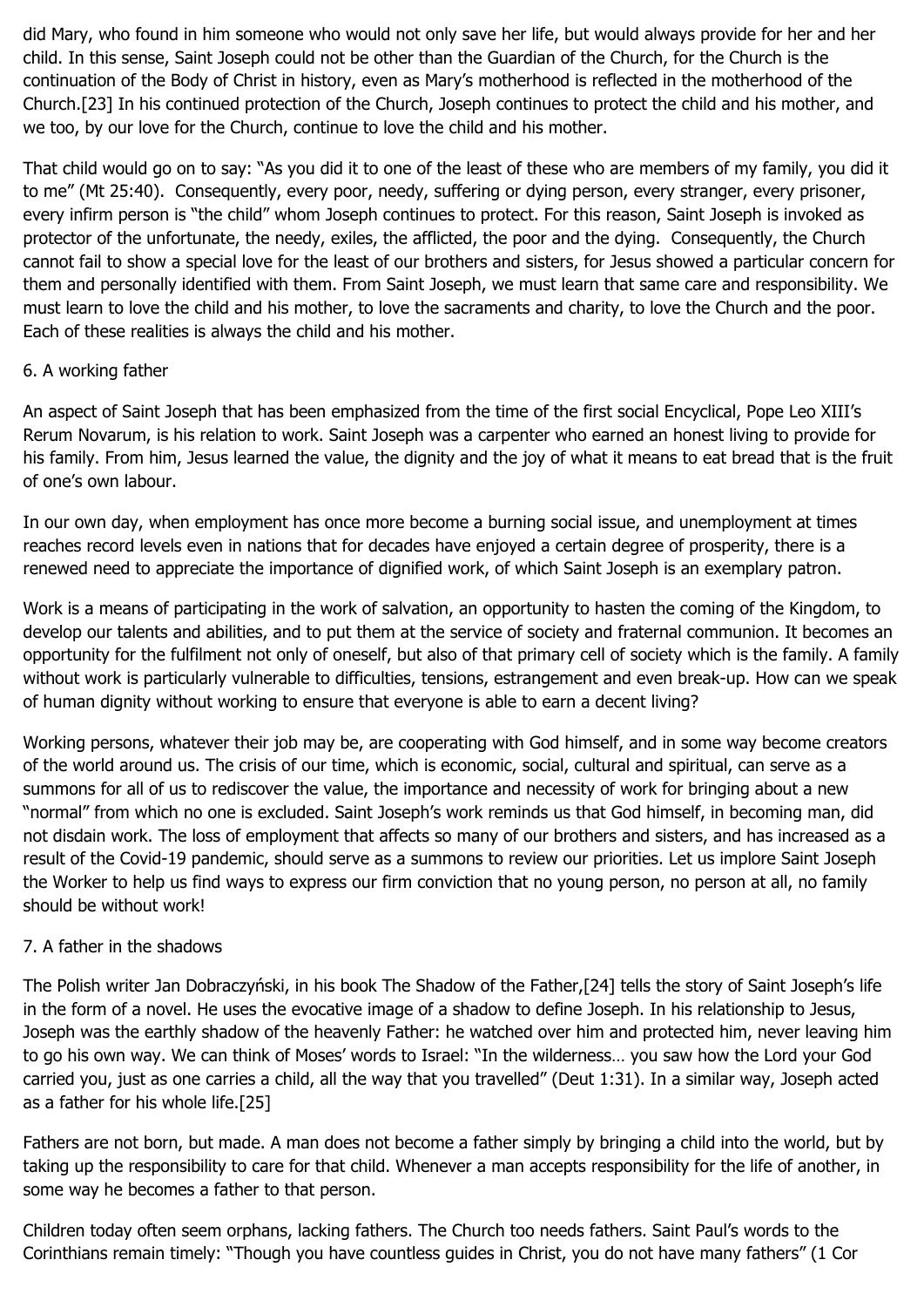4:15). Every priest or bishop should be able to add, with the Apostle: "I became your father in Christ Jesus through the Gospel" (ibid.). Paul likewise calls the Galatians: "My little children, with whom I am again in travail until Christ be formed in you!" (4:19).

Being a father entails introducing children to life and reality. Not holding them back, being overprotective or possessive, but rather making them capable of deciding for themselves, enjoying freedom and exploring new possibilities. Perhaps for this reason, Joseph is traditionally called a "most chaste" father. That title is not simply a sign of affection, but the summation of an attitude that is the opposite of possessiveness. Chastity is freedom from possessiveness in every sphere of one's life. Only when love is chaste, is it truly love. A possessive love ultimately becomes dangerous: it imprisons, constricts and makes for misery. God himself loved humanity with a chaste love; he left us free even to go astray and set ourselves against him. The logic of love is always the logic of freedom, and Joseph knew how to love with extraordinary freedom. He never made himself the centre of things. He did not think of himself, but focused instead on the lives of Mary and Jesus.

Joseph found happiness not in mere self-sacrifice but in self-gift. In him, we never see frustration but only trust. His patient silence was the prelude to concrete expressions of trust. Our world today needs fathers. It has no use for tyrants who would domineer others as a means of compensating for their own needs. It rejects those who confuse authority with authoritarianism, service with servility, discussion with oppression, charity with a welfare mentality, power with destruction. Every true vocation is born of the gift of oneself, which is the fruit of mature sacrifice. The priesthood and consecrated life likewise require this kind of maturity. Whatever our vocation, whether to marriage, celibacy or virginity, our gift of self will not come to fulfilment if it stops at sacrifice; were that the case, instead of becoming a sign of the beauty and joy of love, the gift of self would risk being an expression of unhappiness, sadness and frustration.

When fathers refuse to live the lives of their children for them, new and unexpected vistas open up. Every child is the bearer of a unique mystery that can only be brought to light with the help of a father who respects that child's freedom. A father who realizes that he is most a father and educator at the point when he becomes "useless", when he sees that his child has become independent and can walk the paths of life unaccompanied. When he becomes like Joseph, who always knew that his child was not his own but had merely been entrusted to his care. In the end, this is what Jesus would have us understand when he says: "Call no man your father on earth, for you have one Father, who is in heaven" (Mt 23:9).

In every exercise of our fatherhood, we should always keep in mind that it has nothing to do with possession, but is rather a "sign" pointing to a greater fatherhood. In a way, we are all like Joseph: a shadow of the heavenly Father, who "makes his sun rise on the evil and on the good, and sends rain on the just and on the unjust" (Mt 5:45). And a shadow that follows his Son.

<span id="page-6-3"></span><span id="page-6-2"></span><span id="page-6-1"></span>\* \* \*

"Get up, take the child and his mother" (Mt 2:13), God told Saint Joseph.

The aim of this Apostolic Letter is to increase our love for this great saint, to encourage us to implore his intercession and to imitate his virtues and his zeal.

<span id="page-6-0"></span>Indeed, the proper mission of the saints is not only to obtain miracles and graces, but to intercede for us before God, like Abraha[m\[26\]](#page-8-10) and Moses[\[27\]](#page-8-11), and like Jesus, the "one mediator" (1 Tim 2:5), who is our "advocate" with the Father (1 Jn 2:1) and who "always lives to make intercession for [us]" (Heb 7:25; cf. Rom 8:34).

The saints help all the faithful "to strive for the holiness and the perfection of their particular state of life"[.\[28\]](#page-8-12) Their lives are concrete proof that it is possible to put the Gospel into practice.

Jesus told us: "Learn from me, for I am gentle and lowly in heart" (Mt 11:29). The lives of the saints too are examples to be imitated. Saint Paul explicitly says this: "Be imitators of me!" (1 Cor 4:16)[.\[29\]](#page-8-13) By his eloquent silence, Saint Joseph says the same.

Before the example of so many holy men and women, Saint Augustine asked himself: "What they could do, can you not also do?" And so he drew closer to his definitive conversion, when he could exclaim: "Late have I loved you,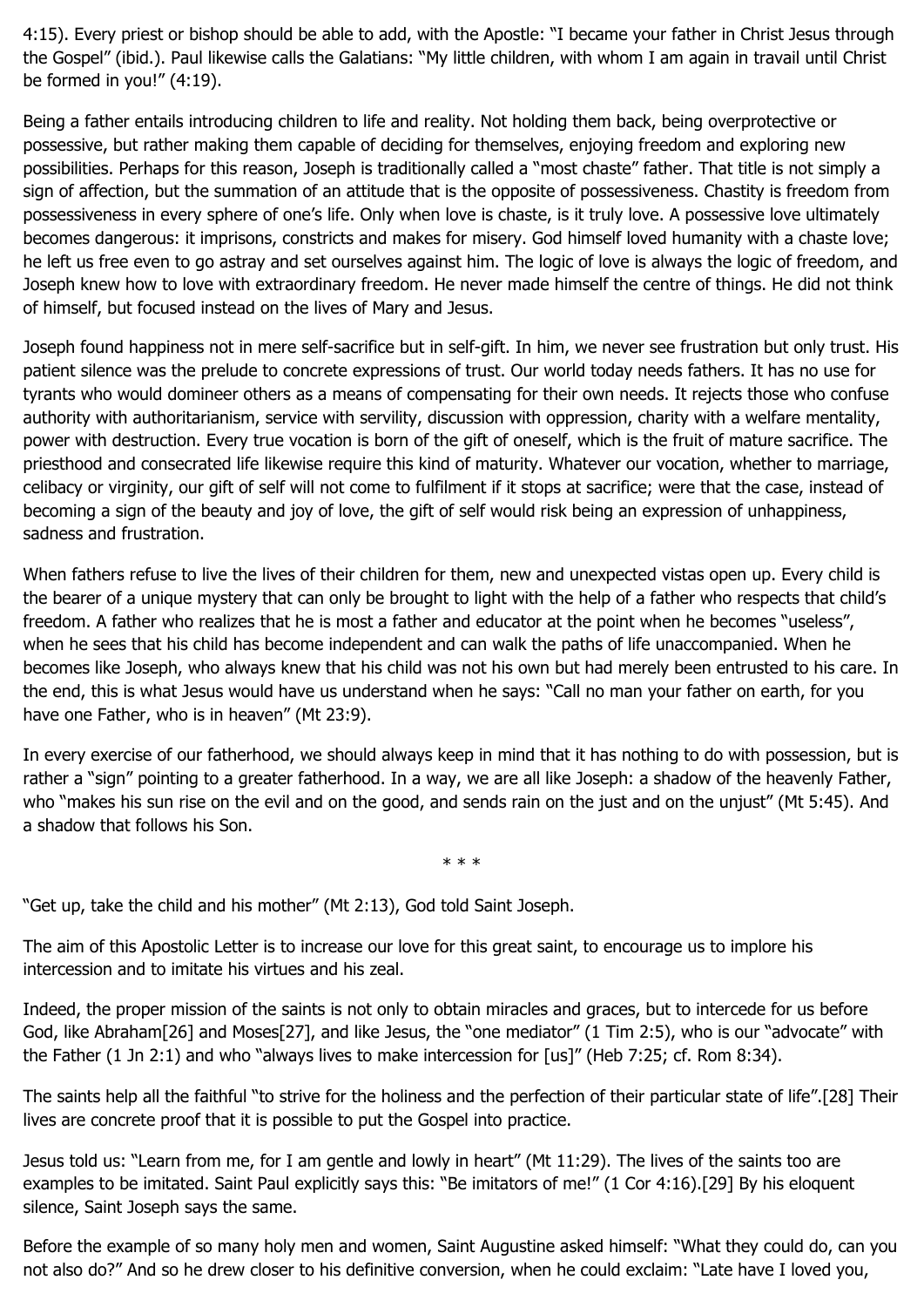<span id="page-7-15"></span>Beauty ever ancient, ever new!"[\[30\]](#page-8-14)

We need only ask Saint Joseph for the grace of graces: our conversion.

Let us now make our prayer to him:

Hail, Guardian of the Redeemer, Spouse of the Blessed Virgin Mary. To you God entrusted his only Son; in you Mary placed her trust; with you Christ became man.

Blessed Joseph, to us too, show yourself a father and guide us in the path of life. Obtain for us grace, mercy and courage, and defend us from every evil. Amen.

Given in Rome, at Saint John Lateran, on 8 December, Solemnity of the Immaculate Conception of the Blessed Virgin Mary, in the year 2020, the eighth of my Pontificate.

#### **Franciscus**

#### <span id="page-7-0"></span>[\[1\]](#page-0-0) Lk 4:22; Jn 6:42; cf. Mt 13:55; Mk 6:3.

- <span id="page-7-1"></span>[\[2\]](#page-0-1) S. RITUUM CONGREGATIO, Quemadmodum Deus (8 December 1870): ASS 6 (1870-71), 194.
- <span id="page-7-2"></span>[\[3\]](#page-0-2) Cf. Address to ACLI on the Solemnity of Saint Joseph the Worker (1 May 1955): AAS 47 (1955), 406.
- <span id="page-7-3"></span>[\[4\]](#page-0-3) Cf. Apostolic Exhortation [Redemptoris](http://www.vatican.va/content/john-paul-ii/en/apost_exhortations/documents/hf_jp-ii_exh_15081989_redemptoris-custos.html) Custos (15 August 1989): AAS 82 (1990), 5-34.
- <span id="page-7-4"></span>[\[5\]](#page-0-4) Catechism of the Catholic Church, 1014.
- <span id="page-7-5"></span>[\[6\]](#page-1-0) [Meditation](http://www.vatican.va/content/francesco/en/homilies/2020/documents/papa-francesco_20200327_omelia-epidemia.html) in the Time of Pandemic (27 March 2020): L'Osservatore Romano, 29 March 2020, p. 10.
- <span id="page-7-6"></span>[\[7\]](#page-1-1) In Matthaeum Homiliae, V, 3: PG 57, 58.
- <span id="page-7-7"></span>[\[8\]](#page-1-2) Homily (19 March 1966): Insegnamenti di Paolo VI, IV (1966), 110.
- <span id="page-7-8"></span>[\[9\]](#page-1-3) Cf. Autobiography, 6, 6-8.

<span id="page-7-9"></span>[\[10\]](#page-1-4) Every day, for over forty years, following Lauds I have recited a prayer to Saint Joseph taken from a nineteenth-century French prayer book of the Congregation of the Sisters of Jesus and Mary. It expresses devotion and trust, and even poses a certain challenge to Saint Joseph: "Glorious Patriarch Saint Joseph, whose power makes the impossible possible, come to my aid in these times of anguish and difficulty. Take under your protection the serious and troubling situations that I commend to you, that they may have a happy outcome. My beloved father, all my trust is in you. Let it not be said that I invoked you in vain, and since you can do everything with Jesus and Mary, show me that your goodness is as great as your power. Amen."

- <span id="page-7-10"></span>[\[11\]](#page-1-5) Cf. Deut 4:31; Ps 69:16; 78:38; 86:5; 111:4; 116:5; Jer 31:20.
- <span id="page-7-11"></span>[\[12\]](#page-2-0) Cf. Apostolic Exhortation Evangelii [Gaudium](http://www.vatican.va/content/francesco/en/apost_exhortations/documents/papa-francesco_esortazione-ap_20131124_evangelii-gaudium.html) (24 November 2013), [88](http://www.vatican.va/content/francesco/en/apost_exhortations/documents/papa-francesco_esortazione-ap_20131124_evangelii-gaudium.html#Yes_to_the_new_relationships_brought_by_Christ), [288:](http://www.vatican.va/content/francesco/en/apost_exhortations/documents/papa-francesco_esortazione-ap_20131124_evangelii-gaudium.html#II.%E2%80%82Mary,_mother_of_evangelization) AAS 105 (2013), 1057, 1136-1137.
- <span id="page-7-12"></span>[\[13\]](#page-2-1) Cf. Gen 20:3; 28:12; 31:11.24; 40:8; 41:1-32; Num 12:6; 1 Sam 3:3-10; Dan 2, 4; Job 33:15.
- <span id="page-7-13"></span>[\[14\]](#page-2-2) In such cases, provisions were made even for stoning (cf. Deut 22:20-21).
- <span id="page-7-14"></span>[\[15\]](#page-2-3) Cf. Lev 12:1-8; Ex 13:2.